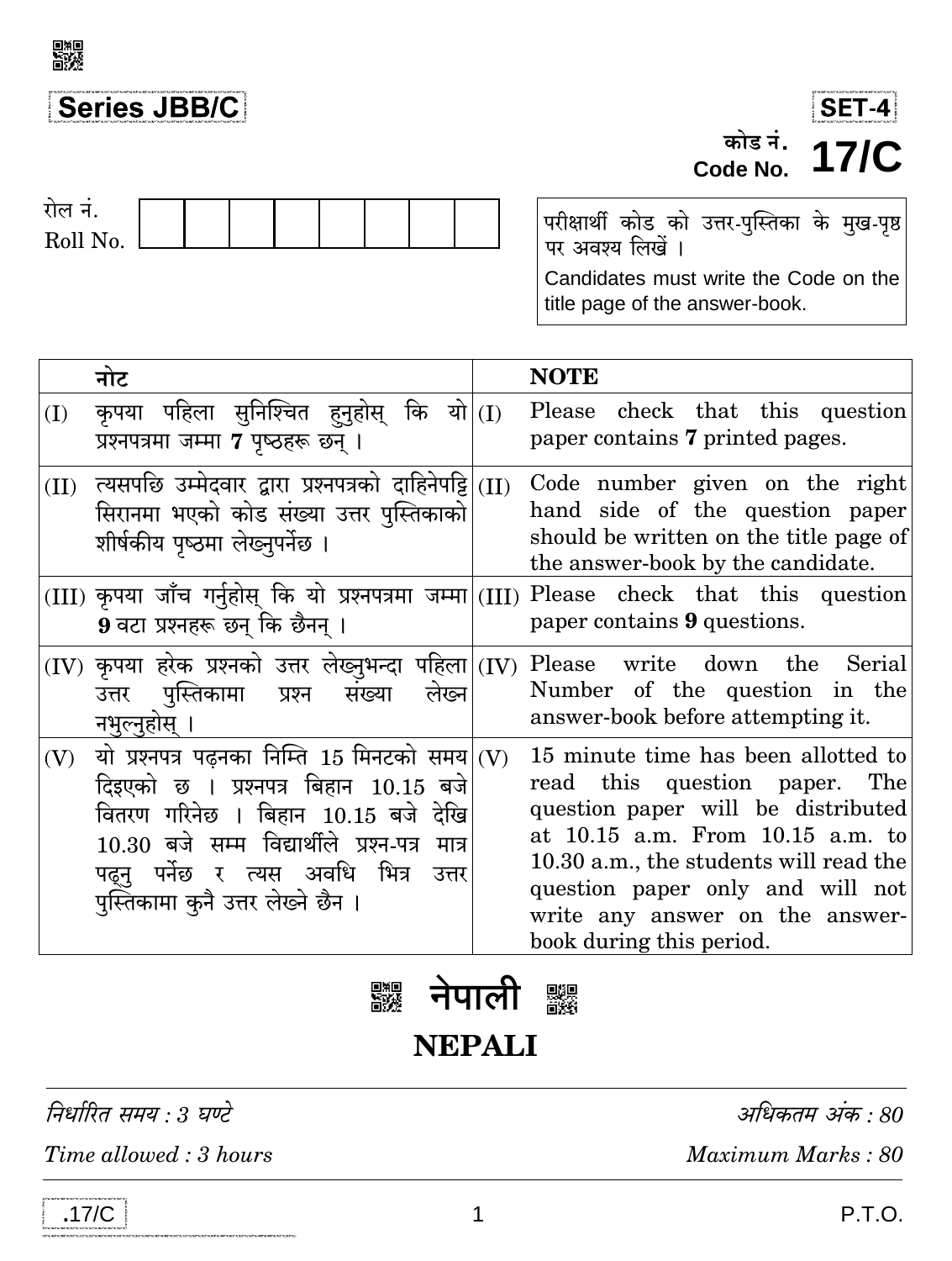囅

THE QUESTION PAPER IS DIVIDED INTO FOUR SECTIONS :

SECTION A: Reading Comprehension (पढाइ कौशल बोध) 15 Marks SECTION B: Grammar (व्याकरण) 15 Marks SECTION C : Writing & Composition (लेखाइ एवं रचना कौशल) 25 Marks SECTION D: Literature (साहित्य) 25 Marks

## SECTION A: Reading Comprehension (पढाइ कौशल बोध)

तलको गद्यांश राम्ररी पढेर सोधिएका प्रश्नका उत्तर लेख्नुहोस :  $(3)$ 1.

> शिक्षाको उद्देश्य विद्यार्थीको सर्वव्यापी व्यक्तित्वको विकास गर्नु हो । यसले सर्वगुणले सम्पन्न एउटा व्यक्ति निर्माण गर्छ । सरकारले 6 देखि 14 वर्षसम्मका बाल-बालिकाका निम्ति शिक्षा मौलिक अधिकारको रूपमा नि:शुल्क र अनिवार्य बनाएको छ । यसको उद्देश्य सबै आर्थिक एवं समाजिक स्तरका बालक – बालिकाहरूले मौलिक शिक्षा हासिल गर्ने मौका पाउनु हो। यसैलाई मध्य नजर राखेर भारत सरकारले सन् 2009 सालमा शिक्षाको अधिकार ऐन लागू गरेको छ । 'शिक्षा' भारतीय संविधानको धारा 21 ए-मा मौलिक अधिकारको रूपमा अन्तर्भुक्त भएको छ।

> विद्यार्थीहरूको चौतर्फी विकास गर्न र सर्वगुणले सम्पन्न जीवनोमुखी शिक्षा प्रदान गर्न शिक्षण पद्धति विद्यार्थीमुखी हन अति आवश्यक छ । यसको निम्ति विद्यालयको पर्यावरण डर, तनाउ र शारीरिक प्रताडना मुक्त हनुपर्छ । यसो गर्नाले उनीहरूले सहज, सरल र निर्भयका साथ आफू भित्र अन्तर्निहित कला-कौशलको विकास गरेर आफ्नो भविष्य निर्माण गर्ने मौका पाउनेछन् ।

> > $\mathcal{I}$

 $\mathbf{1}$ 

सर्वगुणले सम्पन्न भनेको के हो ? (सही उत्तर चुन्नहोस्)  $(\overline{a})$ 

> किताबको राम्रो ज्ञान भएको ।  $(i)$

- खेलकदमा निपुण ।  $(ii)$
- (iii) पढ़नमा सिपाल ।
- $(iv)$  सबै गुणले निपुण ।

शिक्षाको अधिकार भारतीय संविधानको धारा (ख) मा मौलिक अधिकारको रूपमा अन्तर्भुक्त छ ।

- $(i)$  $18<sub>g</sub>$
- $(ii)$  $21$  ए
- $(iii)$  12  $\nabla$
- $(iv)$  25  $\nabla$

2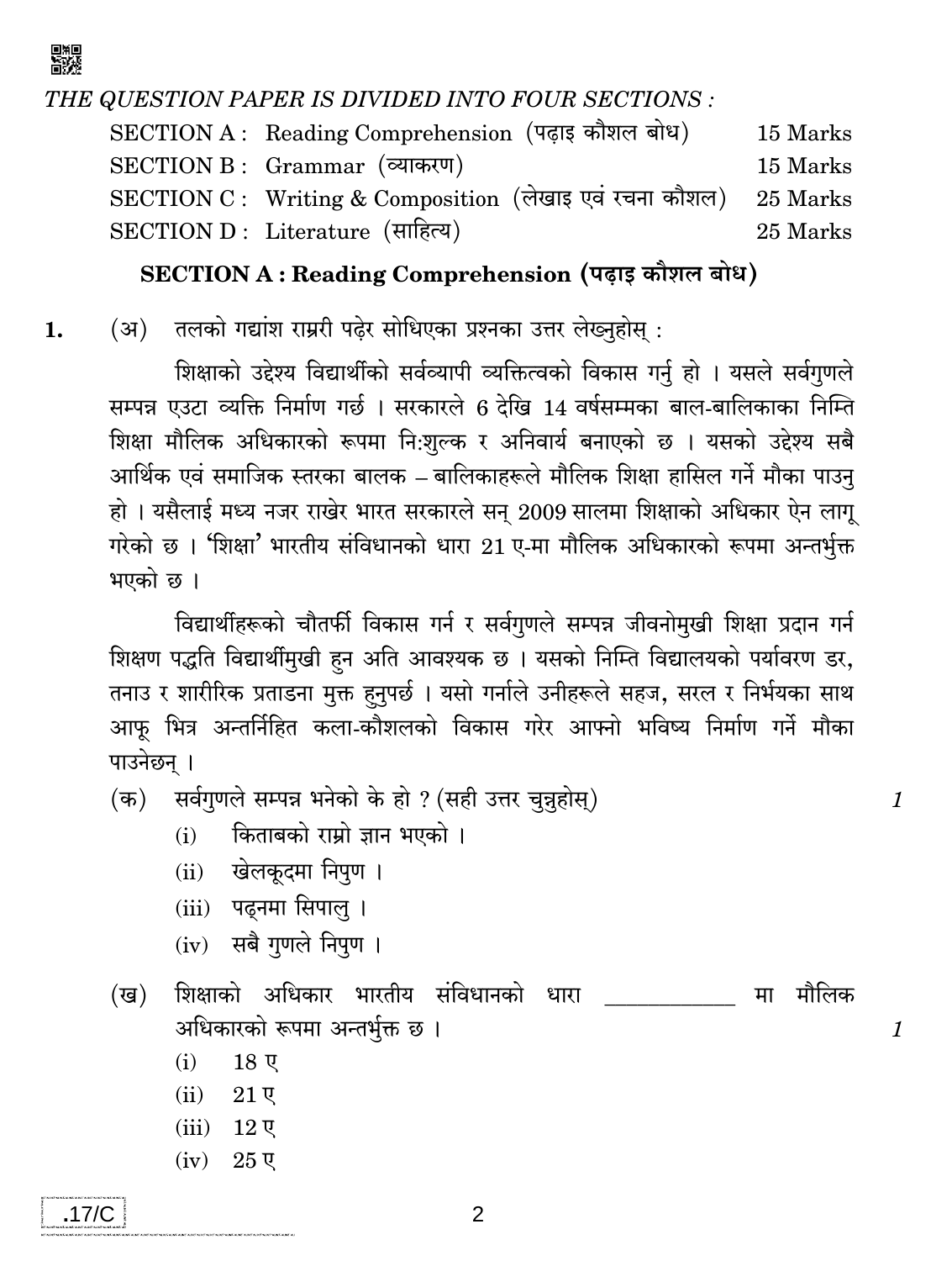- भारतमा कहिलेदेखि शिक्षाको अधिकार ऐन लागू भयो ? यो संविधानको कुन धारामा  $(\Pi)$ अन्तर्भुक्त भएको छ ?
- सरकारले 6 देखि 14 वर्षसम्मका बाल-बालिकाका निम्ति शिक्षा नि:शुल्क र अनिवार्य  $(\overline{v})$ बनाउनको उद्देश्य के हो ?
- विद्यालयको पर्यावरण डर, तनाउ र शारीरिक प्रताडना मुक्त भए के हुन्छ ?  $(\overline{s})$
- 'मौलिक' र 'सरल' शब्दलाई वाक्यमा प्रयोग गर्नुहोस् ।  $(\overline{\mathbf{v}})$
- (आ) तलको कविता राम्ररी पढेर सोधिएका प्रश्नका उत्तर लेख्नुहोस :

मेरो देश मभित्र अखण्ड भई तिमी मौलाइरहन फुल्दै-फल्दै अघि बढ़िरहनू शब्दहरूको सलाम आमा, तिमीलाई शुभेच्छाहरूको धरै उपहार तिमीलाई । टाँसेर आँखामा भारत आमा, काराकोरमदेखि कन्याकुमारीसम्म खिलेर अन्तरमनमा. अरुणाचलदेखि गुजरातसम्म हृदयको हरेक ढ़कढ़कीमा अगाध माया जुगजुगसम्म । शरीरको हरेक नसा-नसामा गङ्गा-जमुना सधैं बहिरहन्छ काश्मीरमा तिमी आहत हुँदा मर्माहत मुटु मेरो दुखिरहन्छ वर्ग-वर्ण र धर्मको मतभेदमा छाती मेरो धेरै चहाइरहन्छ ।

|         | (क)    यस कवितामा कविले <b>'तिमीलाई'</b> भनेर कसलाई सम्झेका छन् ? |  |
|---------|-------------------------------------------------------------------|--|
| (ख)     | कविले अन्तरमनमा कुन ठाऊँ लाई खिलेका छन् ?                         |  |
| $(\pi)$ | कहाँ के हूँदा कविको मुट् दुख्छ ?                                  |  |
|         | (घ) किन कविको छाती चहाइरहन्छ ?                                    |  |

 $\overline{2}$ 

 $\overline{2}$ 

 $\overline{2}$ 

 $\mathfrak{D}$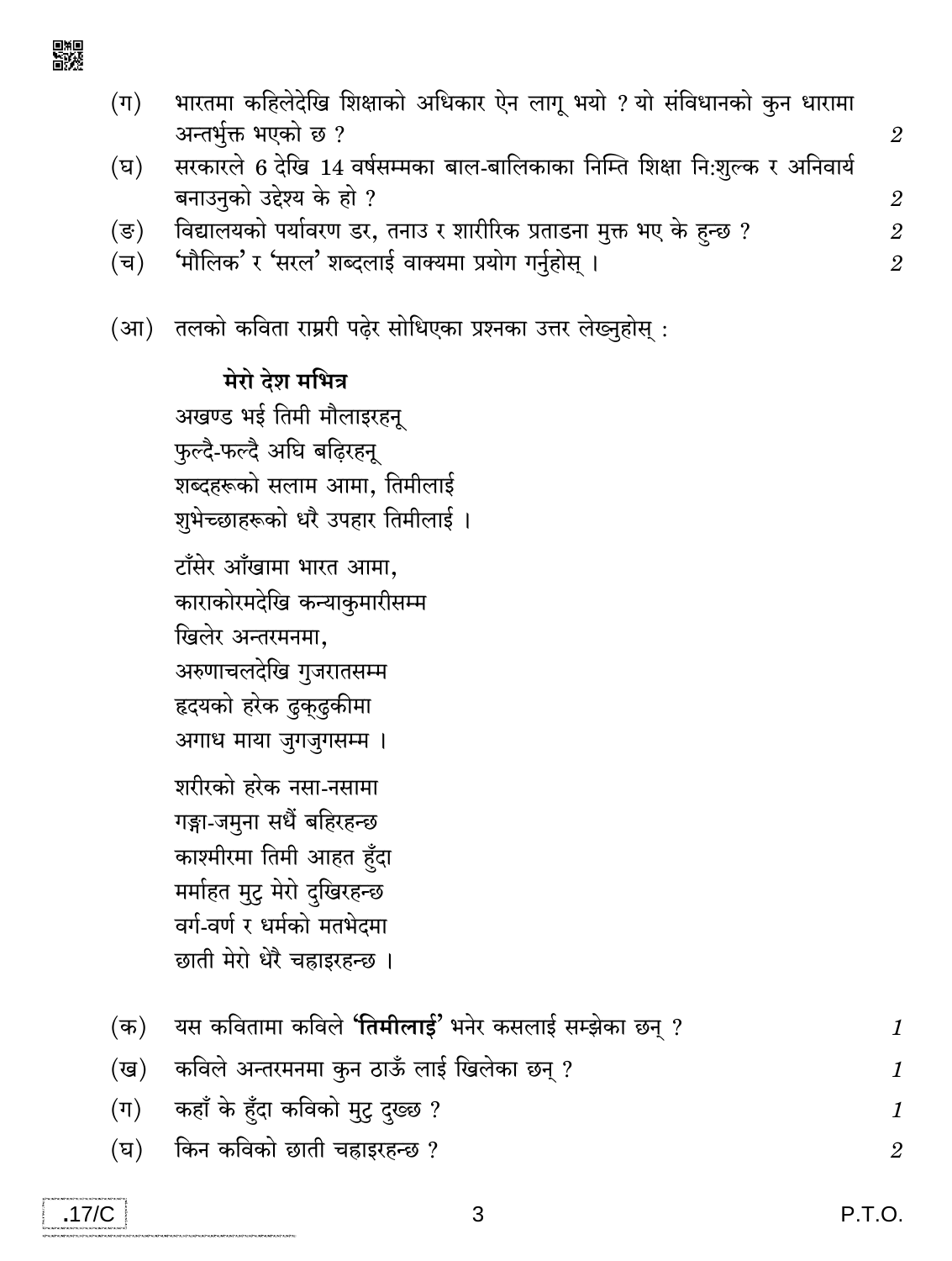

SECTION B : Grammar (व्याकरण)

| 2. |                | तलका दिइएका सबै प्रश्नका उत्तर लेख्नुहोस् :                                                                                                                                                                                                                     |                                |
|----|----------------|-----------------------------------------------------------------------------------------------------------------------------------------------------------------------------------------------------------------------------------------------------------------|--------------------------------|
|    | (क)            | विपरीत अर्थ लेख्नुहोस् : ( <b>कुनै दुइ</b> )<br>विष, आदि, बेइज्जत।                                                                                                                                                                                              | 1                              |
|    | (ख)            | सार शब्द लेख्नुहोस् :<br>जसको उपमा छैन –<br>तीन नदीहरूको संगम –                                                                                                                                                                                                 | 1                              |
|    | $(\mathbb{F})$ | तल दिइएका उखान र तुक्का पूरा गरेर लेख्नुहोस् :<br>ताक परे तालुमा ________ फल्छ ।<br>(i)<br>____________ पखेटा हुन्छ ।<br>(ii)                                                                                                                                   | 1                              |
|    | (घ)            | $(i)$ 'लाम्खुट्टे' शब्द कुन समास हो ?<br>समास विग्रह गर्नुहोस् (कुनै <i><b>एक</b>)</i> :<br>(ii)<br>राजभवन, दिदी-बहिनी।                                                                                                                                         | 1<br>1                         |
|    | (ङ)            | निर्देशन अनुसार वाक्य परिवर्तन गरेर लेख्नुहोस् :<br>दाज्यू "म शिक्षक हुन्छु" भन्छन् । (उक्ति परिवर्तन गर्नुहोस्)<br>(i)<br>उ घर जान्छ । (अर्थ परिवर्तन नगरी अकरण बनाउनुहोस्)<br>(ii)<br>त्यो गरीब मानिस ईमान्दार छ । (संयुक्त वाक्यमा परिणत गर्नुहोस्)<br>(iii) | 1<br>1<br>1                    |
|    | (च)            | निम्न वाक्यका क्रिया शब्द सुधारेर लेख्नुहोस् :<br>दिदीले खाना खायो । कुकुर भुक्नुभयो ।                                                                                                                                                                          | 1                              |
|    | (छ)<br>(ज)     | 'मा' कुन कारकको चिन्ह हो ? 'मा' चिन्ह प्रयोग गरेर एउटा सरल वाक्य बनाउनुहोस् ।<br>तल दिइएका शब्दहरूका दुइ-दुइवटा पर्यायवाची शब्द लेख्नुहोस : ( <b>कुनै दुइ</b> )<br>इच्छा, कोमल, भगवान ।                                                                         | $\boldsymbol{2}$<br>$\sqrt{2}$ |
|    |                |                                                                                                                                                                                                                                                                 |                                |

(झ) अनेकार्थक शब्द र भिन्नार्थक शब्दमा के फरक छ ? उदाहरण सहित लेख्नुहोस् ।  $\sqrt{2}$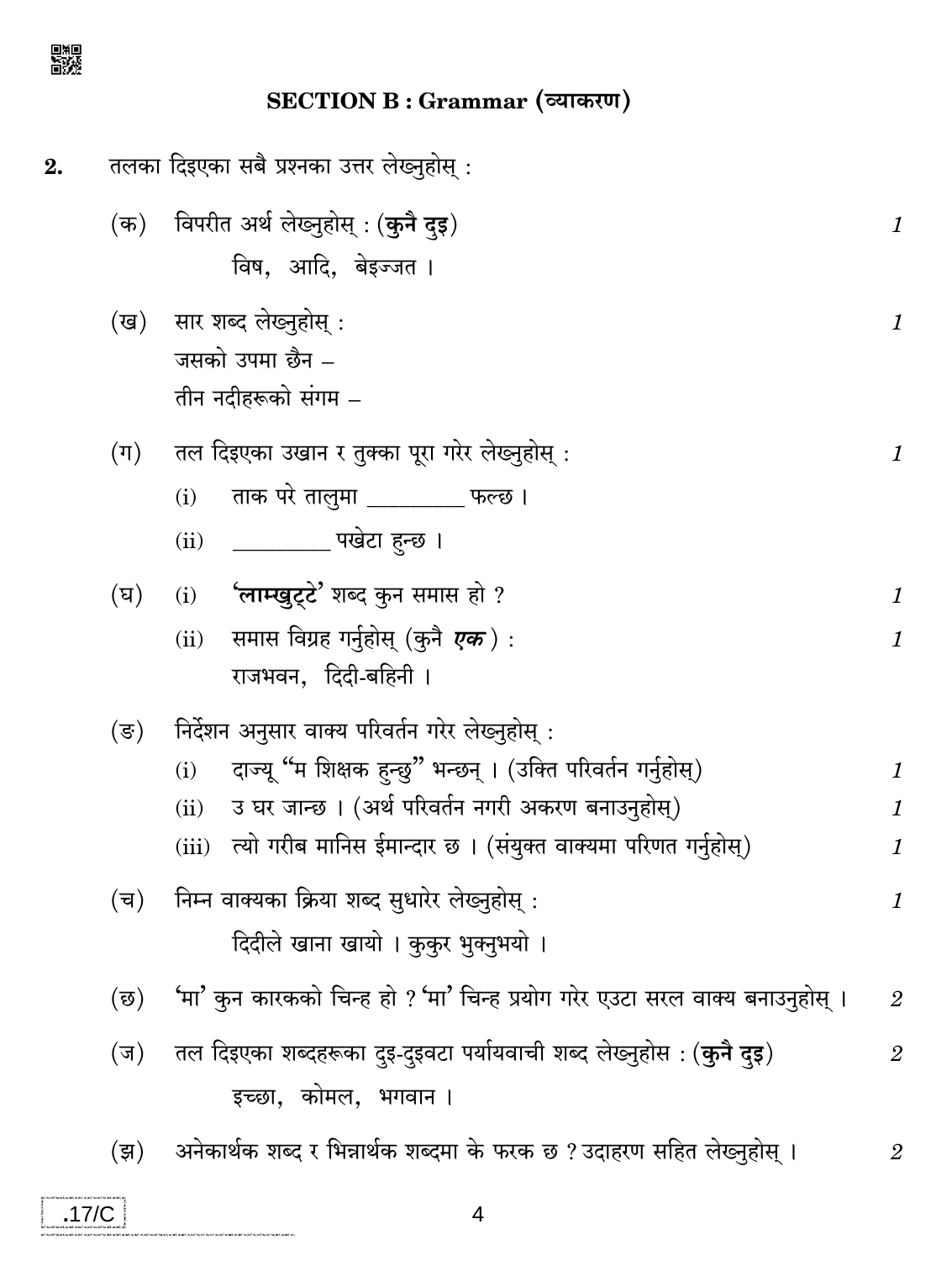

## SECTION C : Writing & Composition (लेखाइ एवं रचना कौशल)

| 3.    |                  | कुनै <i>एक</i> विषयमाथि लगभग 250 शब्दसम्मको निबन्ध लेख्नुहोस् :                     | 12                        |
|-------|------------------|-------------------------------------------------------------------------------------|---------------------------|
|       | $(\overline{a})$ | नागरिकता संशोधन ऐन                                                                  |                           |
|       |                  | (ख) स्वच्छता अभियान                                                                 |                           |
|       | $(\Pi)$          | नारी शिक्षाको महत्व                                                                 |                           |
| 4.    |                  | विद्यालयको छात्रावासमा बस्ने भाइलाई राम्रो पढ्ने सुझाउ दिँदै एउटा पत्र लेख्नुहोस् । | 8                         |
| 5.    |                  | नेपालीमा अनुवाद गर्नुहोस् ।                                                         | 5                         |
|       | (i)              | Father and mother went to market.                                                   |                           |
|       | (ii)             | They are going to school.                                                           |                           |
|       | (iii)            | She will go tomorrow.                                                               |                           |
|       | (iv)             | I am playing chess.                                                                 |                           |
|       | (v)              | Unity in Diversity.                                                                 |                           |
|       |                  | SECTION D : Literature (साहित्य)                                                    |                           |
| 6.    |                  | पाठको आधारमा सही उत्तर चुनेर लेख्नुहोस् :                                           |                           |
|       | $(\overline{a})$ | डाक्टर नानोले स्थापित गरेको विशाल वैज्ञानिक प्रयोगशालाको नाम _________ हो ।         | $\mathcal{I}$             |
|       |                  | मानव प्रजनन् कोशिका विकास केन्द्र<br>(i)                                            |                           |
|       |                  | सूक्ष्म रोबर्ट विकाश केन्द्र<br>(ii)                                                |                           |
|       |                  | (iii) एम्ब्रोयो विकास केन्द्र                                                       |                           |
|       |                  | $(iv)$ भ्रूण विकास केन्द्र                                                          |                           |
|       | (ख)              | "दानव, दृष्ट, दुर्जन सोझाहरूकै भोलापनको ग्यासबाट उत्पन्न भएको                       |                           |
|       |                  | हो ।"                                                                               | $\boldsymbol{\mathit{1}}$ |
|       |                  | विस्फोट<br>(i)                                                                      |                           |
|       |                  | पानी<br>(ii)                                                                        |                           |
|       |                  | आगो<br>(iii)                                                                        |                           |
|       |                  | धूवाँ<br>(iv)                                                                       |                           |
|       | $(\Pi)$          | 'मन' एकाङ्कीको अन्तमा भानुराज र सुलोचनाको मनले कस्तो मृत्यु चाहेको छ ?              | $\mathcal{I}$             |
| .17/C |                  | 5                                                                                   | P.T.O.                    |

 $\label{thm:main}$  we finder from these times the<br>continuation of the state from the state for  $\omega$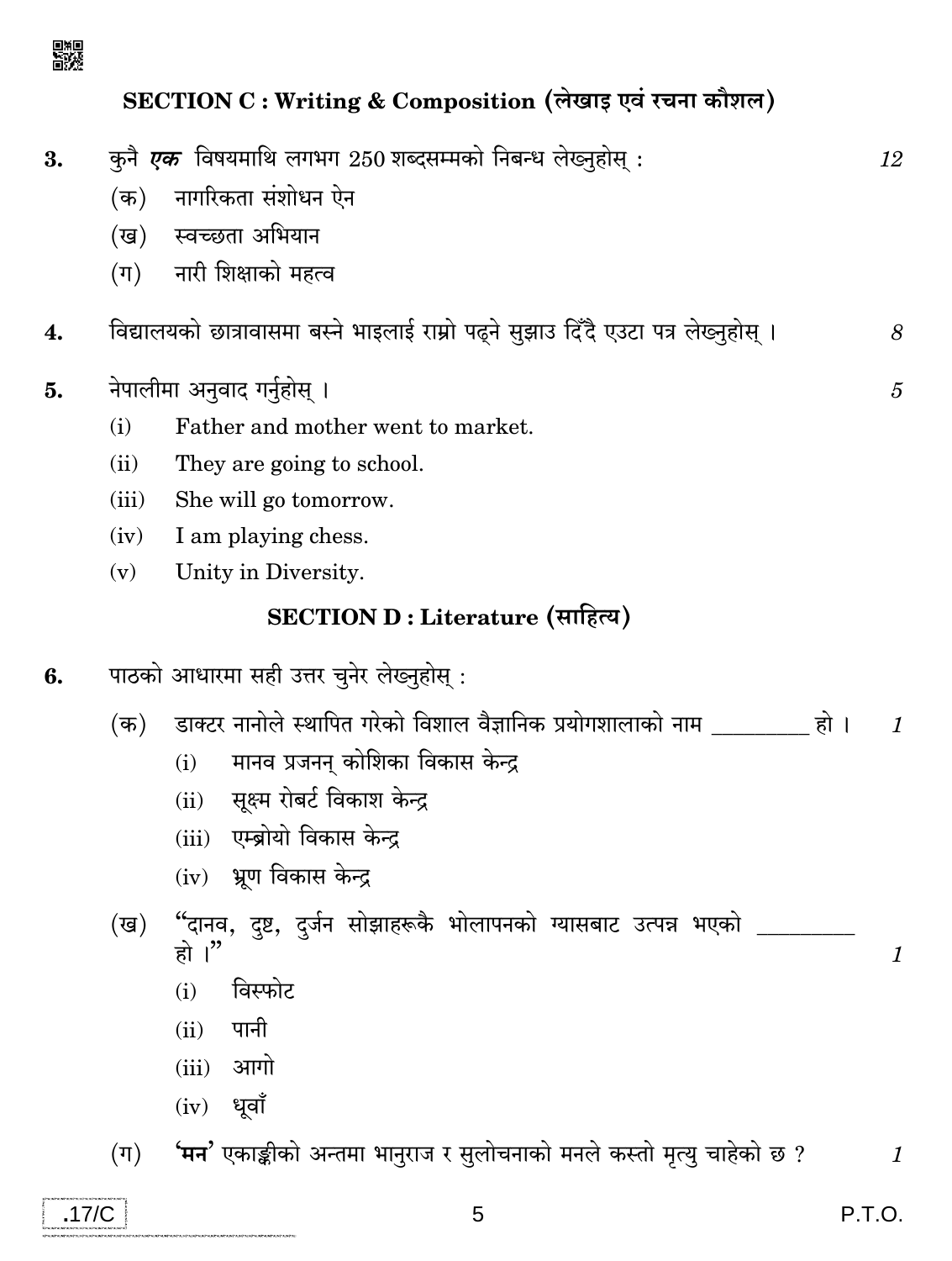एकली साहिँलीले सपनामा किन आफ्नो बाबुलाई महापापी भनी ?  $(\overline{v})$  $\mathbf{1}$ 'मेरो घरमा एकछिन नबस् जहाँ जान्छेस् जा'  $(\overline{S})$ उक्त गद्यांशमा कसलाई चल्ठो समातेर बाहिर निकालियो ? किन ?  $\overline{2}$ डॉ. नानोले प्रयोगशालामा के-के निर्माण गरेका थिए ? कुनै दइवटा लेख्नुहोस् ?  $(\overline{\mathbf{v}})$  $\overline{2}$ कविताबाट सोधिएका प्रश्नका उत्तर लेख्नुहोस : के दोषी भए माता-पिता, गुरुजनको अर्ति उपदेश पनि दोषी नै देखिन्छ भनिएको हो ?  $(\overline{a})$  $\mathcal I$ 'यात्री' कवितामा कविले कसको सेवा गरेर ईश्वरलाई हँसाउन सकिन्छ भनेका छन ? (ख)  $\mathbf{1}$ "कानूनको जिम्मा रूपियाँलाई ।"  $(\Pi)$ उक्त पद्यांशद्वारा कवि राजेन्द्र भण्डारीजे के भन्न चाहेका हन् ?  $\mathbf{1}$ 'छोरालाई' कवितामा कविले मानिसलाई कस्तो बन्ने आहवान गरेका छन् ? (घ) (सही उत्तर चुनेर लेख्नुहोस्) 1 जगको तिख्र काँडा जस्तो बन्ने ।  $(i)$ फूल जस्तो ।  $(ii)$ अमृतको कण जस्तो बन्ने ।  $(iii)$ (iv) लाटो-दब्लो अस्तित्व बन्ने । यात्री कवितामा कविले मन्दिरको खम्बा, दीवार, छानो र ढोकालाई मानिसको  $(\overline{\mathbf{S}})$ कुन-कुन अङ्गसँग तुलना गरेका छन् ?  $\overline{2}$ **'पृथ्वीका रत्न'** भनेर कसलाई संकेत गरिएको हो ? किन ?  $(\overline{\mathbf{v}})$  $\overline{2}$ निम्न प्रश्नका एकै वाक्यमा छोटा उत्तर लेख्नुहोस् : कमलको मनमा आफ्नै दाज्यूप्रति किन विद्रोहको आगो सल्किएको थियो ?  $(\overline{a})$  $\mathbf{1}$ सिरीधुराको चुर्से साहको स्वभाव कस्तो थियो ? (ख) 1 रने परिबन्दमा फँस्नुको कुनै एउटा कारण लेख्नुहोस् ।  $(\Pi)$ 1 हवल्दारकी पत्नी कहाँ गएकी रहिछ ? (घ)  $\mathcal{I}_{\mathcal{L}}$ मोतीकी आमाको नाम के थियो ? (ङ) 1

8.

囅

7.